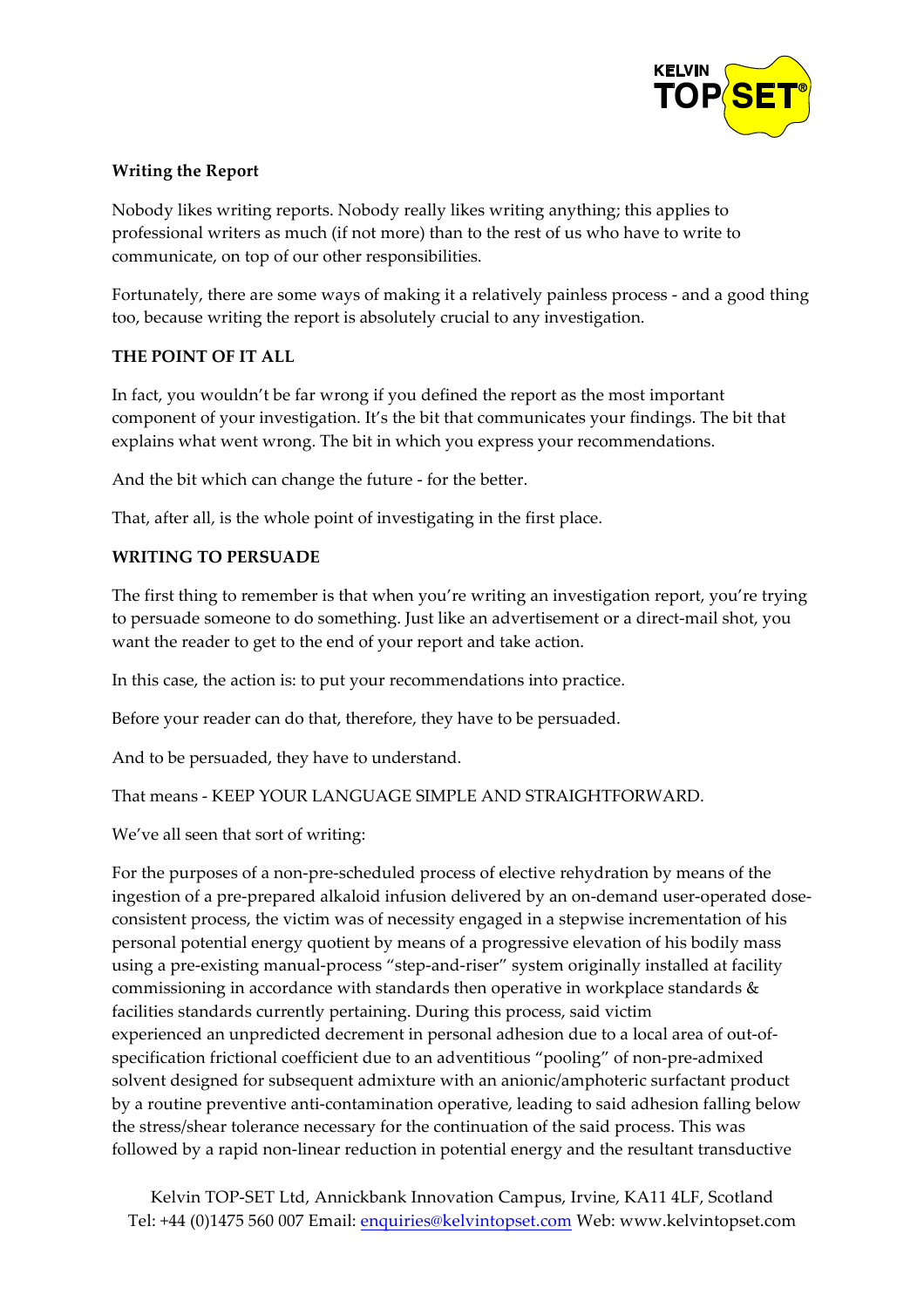

process caused the application of kinetic but non-fracturing shear stresses to the victim's dextro-patellar region and subsequent contusion and minor haematomata…

By which time you've long ago lost them. Easier, and just as accurate, to say:

The victim of the incident was going upstairs to get a coffee from the machine when he slipped on a puddle of water left by a cleaner and fell downstairs. He banged his knee in the fall, and bruised it.

..which is, of course, precisely what our phantom report-writer would say if you asked them, face to face, what had happened. People often write in an over complex, jargon ridden way because they think it sounds impressive. It doesn't; it just confuses and irritates.

So, in general, the rule is simple: write it as you would say it. Writing isn't magic. It isn't special. It's no more than a way of allowing people to hear what you are saying without being there while you say it.

We can break this down into a few simple components:

1: Keep it simple. That's self-explanatory.

2: Avoid jargon & pomposity. Don't forget: not everyone reading your report will be an expert in your field. They may not know the jargon. It doesn't mean that professional jargon is wrong; just that it's specialised. In a report, write for the nonspecialist. As for pomposity… have a look at what you've written. Does it come across as really serious and important but you can't tell what it means? Okay: it's too pompous. Simplify. Talk straight. Plain words.

3: Keep It Active. Don't say, "The man was bitten by the dog." Say, "The dog bit the man." The first way is called the "passive voice" and usually is a way of keeping yourself at arms' length from what you're saying. The end result lacks conviction and is unpersuasive. Which - since you're writing to persuade -you don't want.

4: Short Takes. This is an old newspaper anecdote. Reporters used to write their stories a sentence at a time. Then they'd hand it to the copy-boy. One sentence contained one statement. One paragraph contained one idea.

For the next idea, they'd start another paragraph.

It worked for them.

It still works for them.

It will work for you.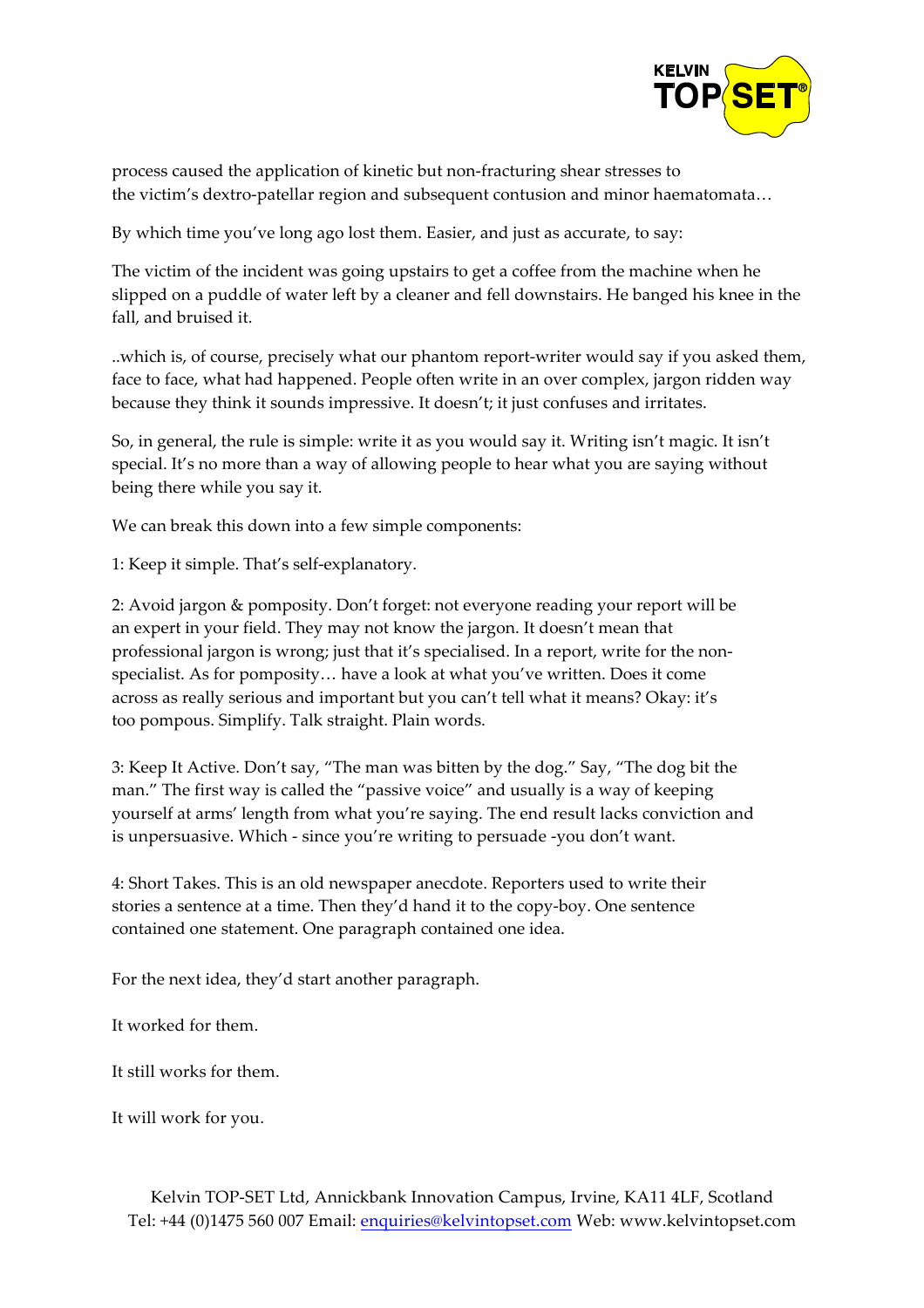

For example:

'Bart Simpson, aka Nancy, Booked for Fringe'

Bart Simpson is to appear at the world's biggest arts festival this year, it emerged yesterday'. Nancy Cartwright the voice behind the cartoon character, is to launch her debut one-woman show in Edinburgh this summer. The three-week run will be based on Cartwright's bestselling memoir about her role as a spiky-haired tearaway, 'My Life As A Ten Year Old Boy'. Her performance at the Assembly Rooms in August is expected to be one of the Festival's hottest ticket sellers etc.

('Aberdeen Press and Journal' - Feb. 4th 2004)

5: Get A Second Opinion. If you can get someone outside your investigation, your department or, best of all, your industry, so much the better. If you can get a reasonably intelligent 12-year-old to read it, better still. The average senior executive wants something straightforward and unambiguous. That doesn't mean they are stupid. Far from it; it just means that reading dense texts isn't one of their skills. And why should it be? Nor do they have the time. We understand, of course, that in many cases there are other considerations. Legal implications. Confidentiality. Trade secrecy. Fair enough; but, all the same, you will be able to find someone to cast an eye over your report, for sure. So please do so.

### **STRUCTURING THE REPORT**

The other main thing which will help you write clear, pain-free, persuasive reports is following a clear and logical structure.

By this stage, you'll have all the facts (or at least all the facts you're going to get). You'll understand the timeline and the sequence of events. You'll have worked out your root cause analysis. And you'll know what your recommendations are going to be.

So where do you start? You may have a company reporting form where you just fill in the blanks. In that case, fill them in. Job done (or you can use the Reporting Template on the Kelvin TOP-SET web site at www.kelvintopset.com)

On the other hand, your investigation may be too complex to fit on the standard company form. What do you do if that's the case?

Here's a simple structure which will help you get the information across in a clear, logical and persuasive way. It's not something we've made up. It's standard. And we suggest that, if you follow it, you won't go far wrong.

Kelvin TOP-SET Ltd, Annickbank Innovation Campus, Irvine, KA11 4LF, Scotland Tel: +44 (0)1475 560 007 Email: enquiries@kelvintopset.com Web: www.kelvintopset.com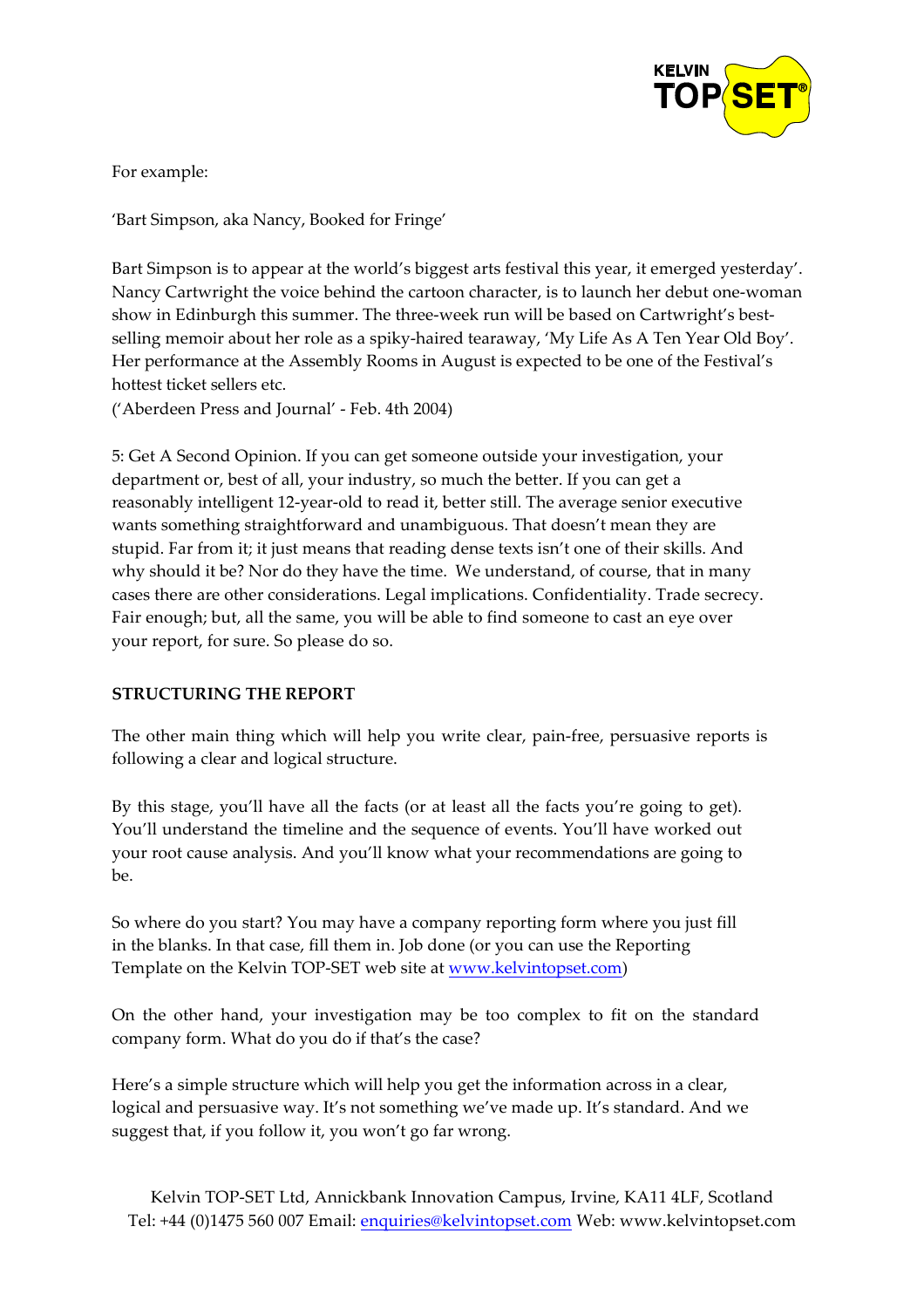

#### **Summary**

The formal report and the news story are the only two human activities which start with the climax.

In this case, start with your summary of the incident. Keep it short, tight and clear.

### **Conclusions**

Next, set out the conclusions you reached in your investigation.

### **Recommendations**

Finally, lay out your main recommendations which will prevent this sort of thing happening again and which are, therefore, the whole point of the exercise.

Congratulations! You've now written the only bit of the report that 90% of people will actually read. All you have to do now is write the…

### **Main Report**

Which outlines everything in much more detail.

Notice that we are following that structure here. So now…here comes the Much More Detail.

### **SUMMARY**

In the summary, you explain briefly:

- Who was involved in the incident
- What actually happened
- When it happened
- Where it happened and
- Who you are (and why you are investigating it)

### **CONCLUSIONS**

In this section, you give a broad overview of WHY it happened. Summarise the immediate causes and the root causes and anything else you think is specifically relevant, but don't go charging off into detail. That comes later.

### **RECOMMENDATIONS**

In the Recommendations, you are simply answering the question, "What now?" You might recommend changing procedures, re-training someone, installing new equipment; whatever it may be. For the sake of clarity, we suggest you link your recommendations with the causes which prompted them.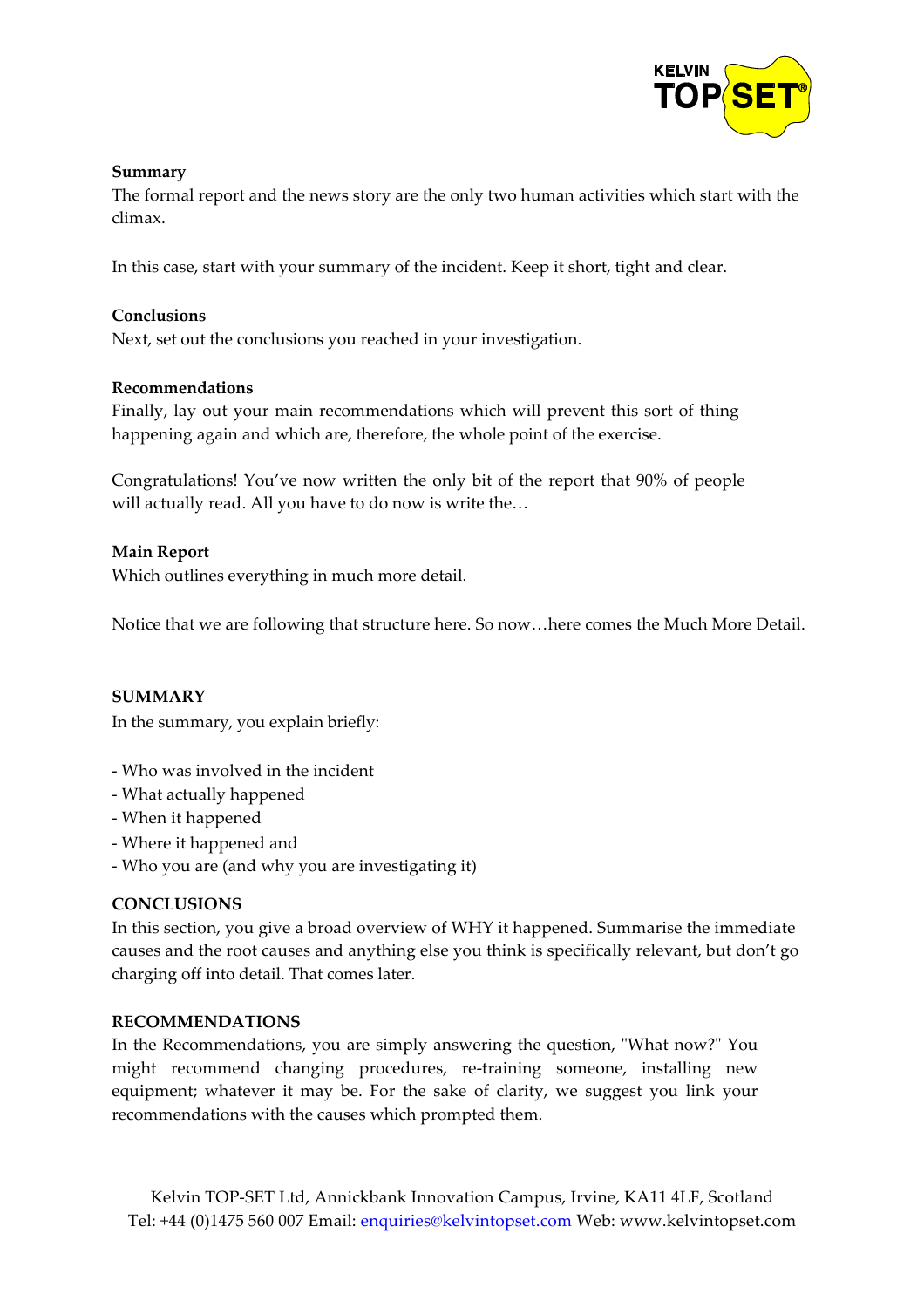

For example:

"Root Cause #1: Driver of the trailer to be retrained. (Has 'can do' attitude and reluctance to listen to advice.)

Then your reader can not only see what you recommend, but why. Giving the reason makes it much more persuasive.

## **MAIN REPORT**

Now we come to the main body of the report. This expands on all the points in the initial part of the report. It, too, falls into clear sections, as follows:

## 1: Aims & Objectives

Tell the reader what you were trying to do in the investigation (e.g. "The investigation was designed to get to the root causes of the fire in the Loading Dock") and what you hoped to achieve by doing it. (e.g. "We intend, by addressing those root causes, to prevent similar and related incidents happening in the future.")

## 2: Incident Description

Describe precisely what happened, beginning with the initial incident statement and resisting the temptation to launch straight in with underlying or root causes or inappropriate detail. They come later. At this stage you should be objective. (e.g. Incident Statement - "Train ran off rail. Damage to property and potential injury.") The Incident Description expands on that adding the rest of the detail which is known to be true.

Make sure you cover the Who, What, When and Where in your description, and add any significant and immediately striking factors which are known to be true. But this is not the place to go into your methods of investigation or your findings. They come next.

### 3: Methods of Investigation

Begin this section by describing your investigation team: who it was made up of, their qualifications, their positions and anything else relevant about them.

Next, detail any site visits you made. Attach any photographs, diagrams or drawings you may have — but remember: many people aren't skilled at reading engineering drawings or technical diagrams, and they may need some explanation.

Summarise any findings you may have made concerning documentation. You don't, though, need to include all that documentation. It's enough to say, "Permit to work had expired the previous week". Just make sure you can locate it - or a copy of it - if you're called upon to produce it (or you can include copies of documents, photographs etc as appendices).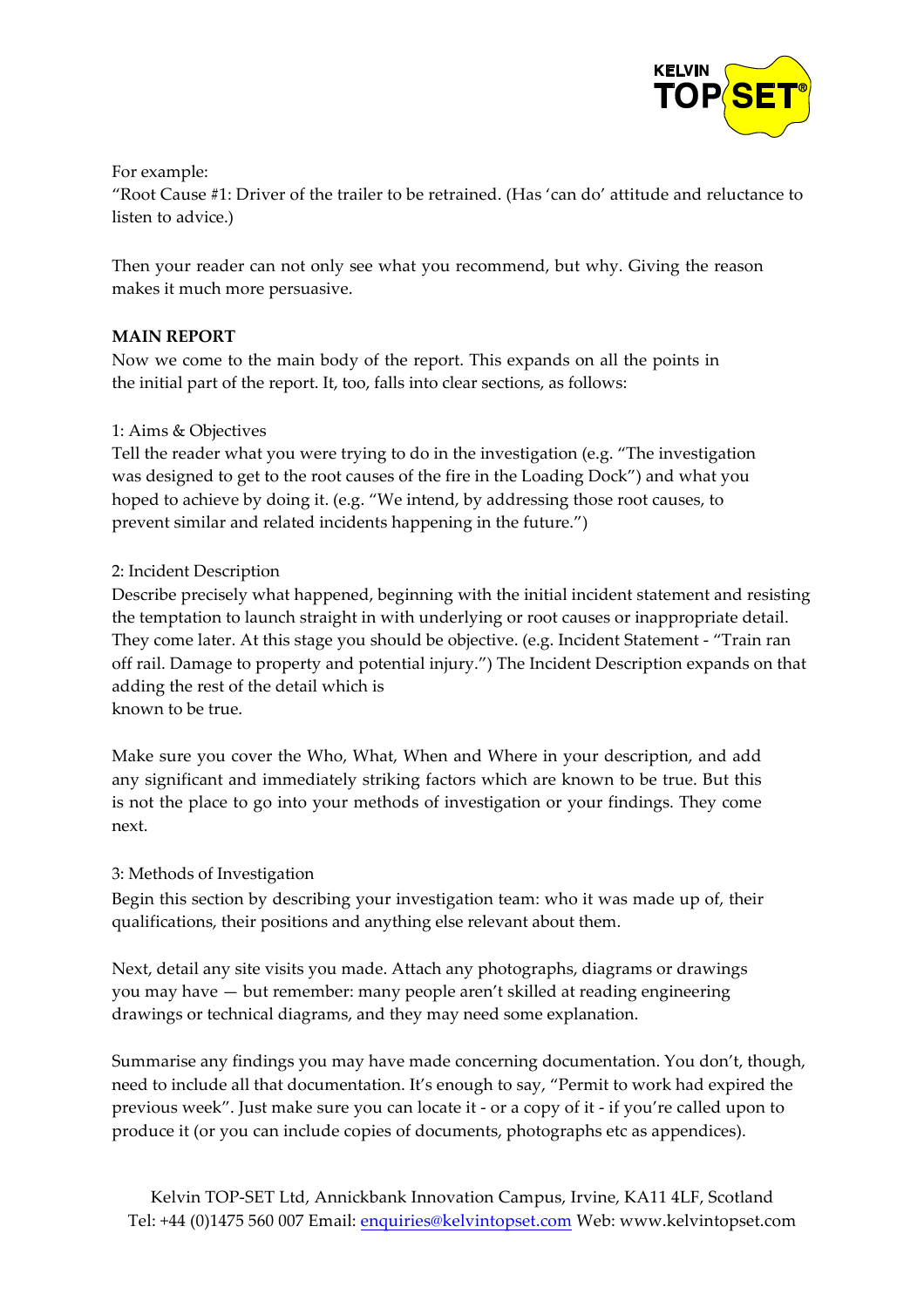

Summarise, too, the results of any interviews you conducted. Who did you talk to? Where? What was the relevant information the interviewee gave you? Again, no need to include the whole transcript or detailed notes - just be sure you can lay your hands on them if necessary. In all these cases, it's worth noting the location of supporting data in your report; in the future, another investigating team may want to consult your own records and it will help them if they can find them as easily as you can.

This section should also contain a summary of the details and the results of any simulations, tests or reconstructions you did in the course of the investigation.

### 4: Findings

This section is - as you'd expect - where you set out your findings. There are plenty of perfectly good ways of keeping your findings in some sort of logical order. The main thing is not to jump around all over the place like a cheap detective story; that just confuses. We find that ordering our findings in accordance with the TOP-SET headings is extremely helpful:

T ime, Sequence and History O rganisation / Control / Responsibility P eople and their involvement S imilar events E nvironment and its effects T echnology, equipment & processes

We'd suggest you use these as sub-headings, and you may even want to put your findings in the categories of the planning chart you will have used on the course.

Having set out your findings, also - as in the introductory sections - set out your:

### 5: Recommendations

In this fuller version, you will want to address not only the root causes but also all the individual contributory causes you found along the way; they have to be dealt with also. In any case, once again, we suggest you tie in your recommendations to your findings and classify them under the TOP-SETheadings/sub-headings, for clarity's sake.

For example: T.3 Operating instructions or P.2 Activities and Tasks

### **APPENDIX**

We would seriously suggest that you should attach, as an appendix, a clearly drawn root cause analysis chart. This will clarify everything you have said in the previous pages of your report, and, as you yourself will have seen, a well-drawn-up root cause analysis is something that even someone completely unfamiliar with the incident can come to afresh, read through, and understand.

Kelvin TOP-SET Ltd, Annickbank Innovation Campus, Irvine, KA11 4LF, Scotland Tel: +44 (0)1475 560 007 Email: enquiries@kelvintopset.com Web: www.kelvintopset.com